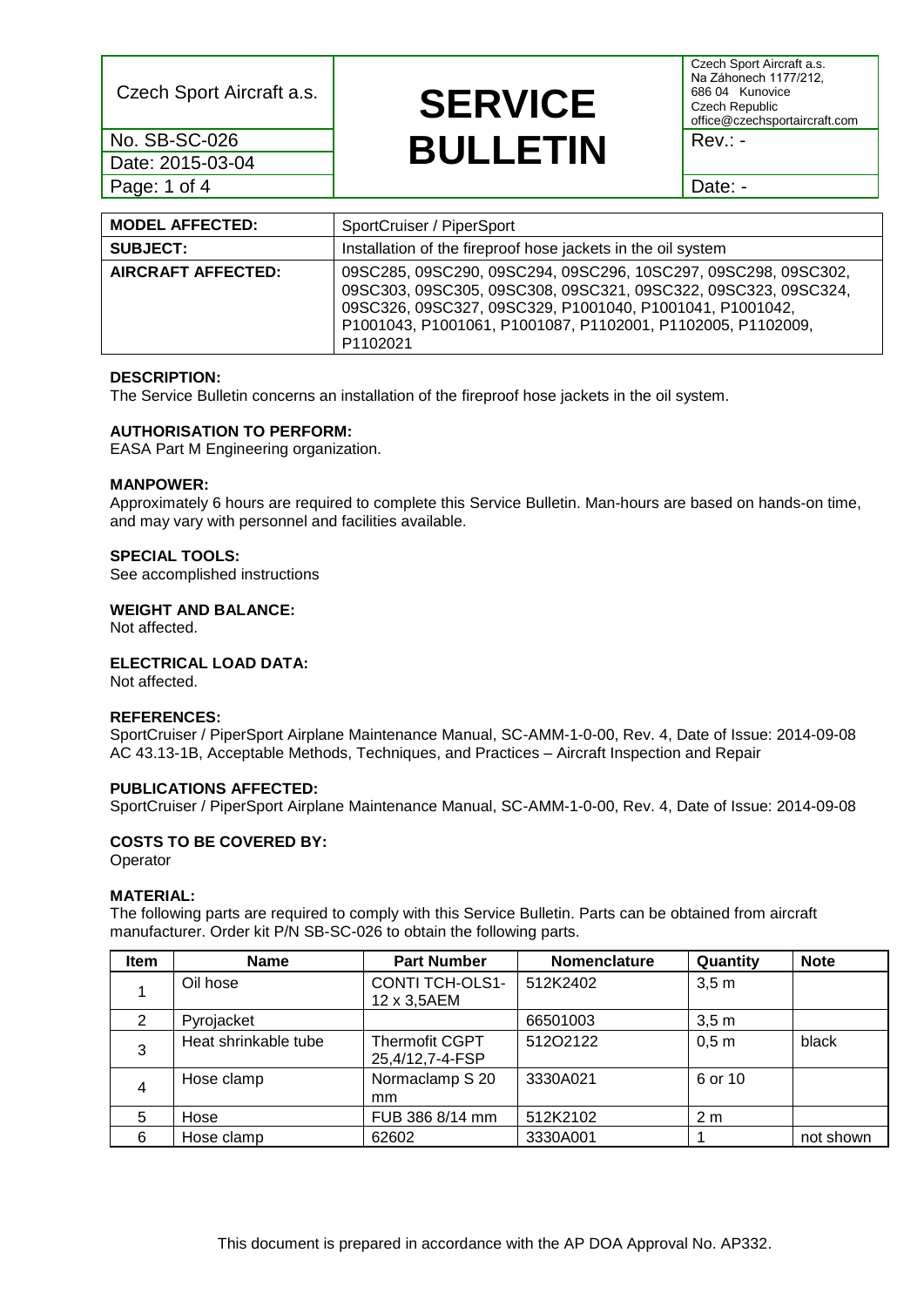Date: 2015-03-04 Page: 2 of 4 Date: -

# Czech Sport Aircraft a.s.<br>
No. SB-SC-026 **DIII ETIN No. SB-SC-026**<br>Date: 2015-03-04 **BULLETIN** <sup>Rev.: -</sup>

Czech Sport Aircraft a.s. Na Záhonech 1177/212, 686 04 Kunovice Czech Republic office@czechsportaircraft.com





This document is prepared in accordance with the AP DOA Approval No. AP332.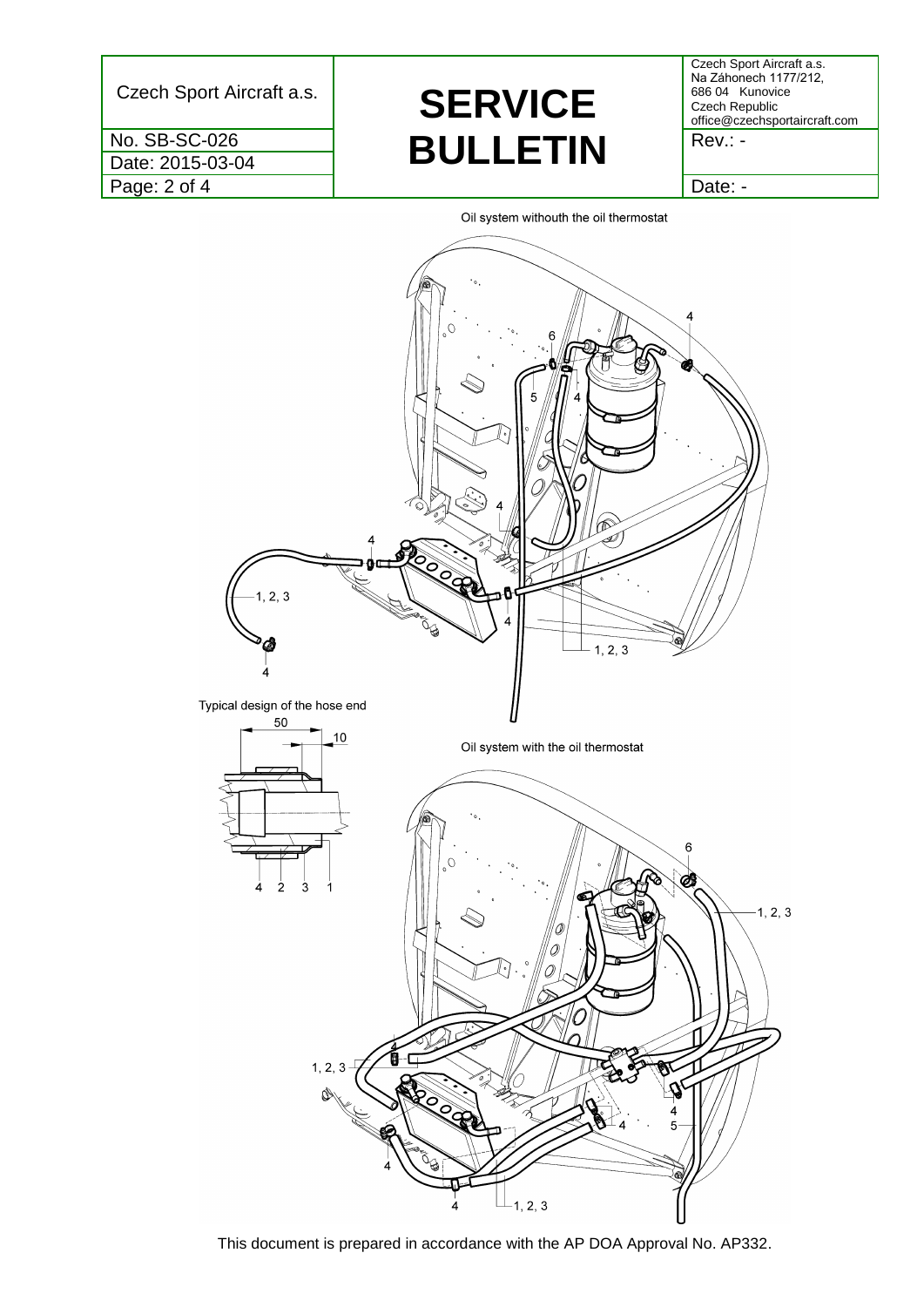# Czech Sport Aircraft a.s.<br>
No. SB-SC-026 **DIII ETIN No. SB-SC-026**<br>Date: 2015-03-04 **BULLETIN** <sup>Rev.: -</sup>

Czech Sport Aircraft a.s. Na Záhonech 1177/212, 686 04 Kunovice Czech Republic office@czechsportaircraft.com

Page: 3 of 4 Date: -

## **APPROVAL:**

This SB was approved by:

Date: 2015-03-04

| Title                            | Head of the Design<br>Organisation | Airworthiness<br>Manager |
|----------------------------------|------------------------------------|--------------------------|
| <b>Name</b>                      | Jiří Konečný                       | Marek Kotolan            |
| <b>Hand written</b><br>signature |                                    |                          |
|                                  |                                    |                          |